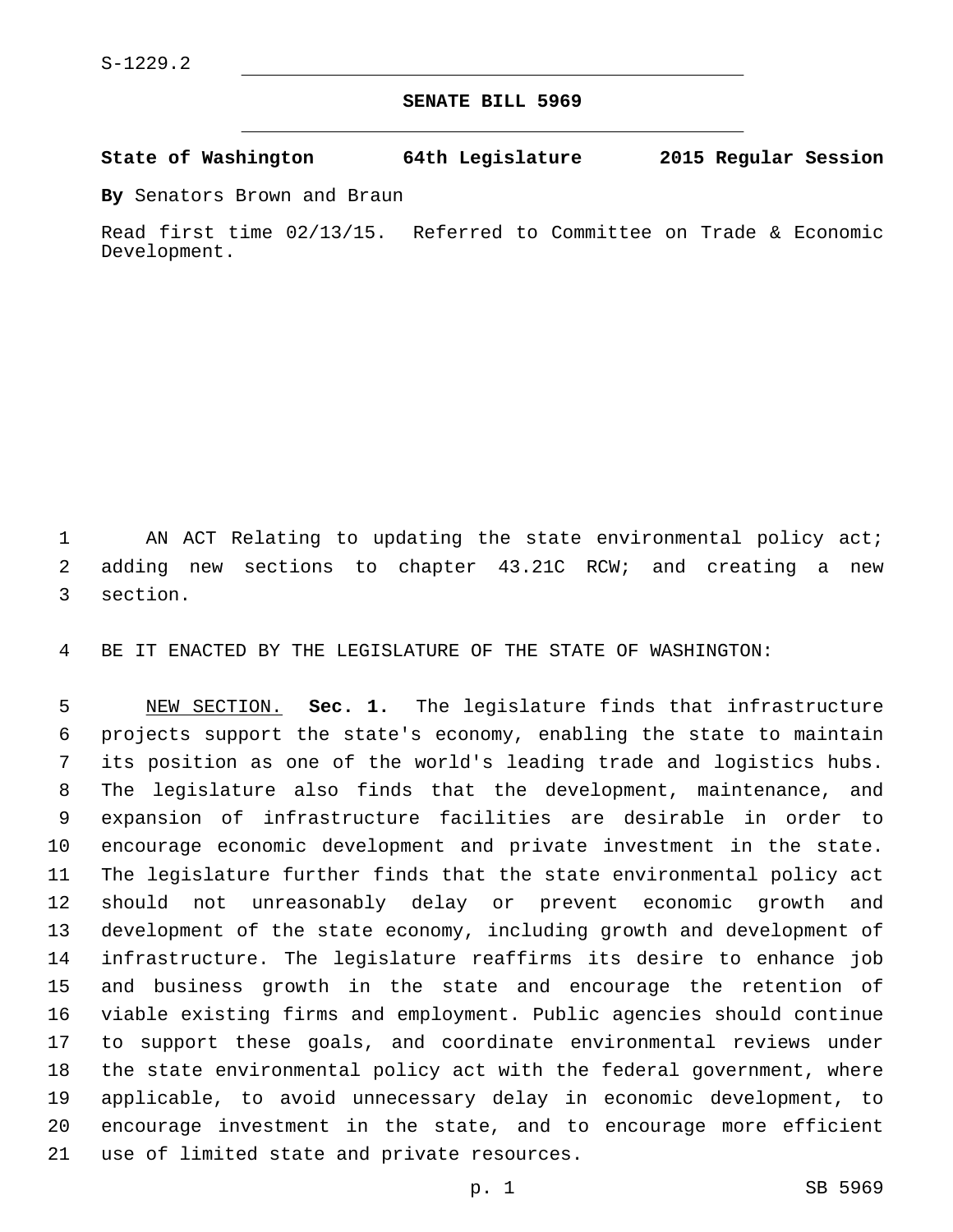NEW SECTION. **Sec. 2.** A new section is added to chapter 43.21C 2 RCW to read as follows:

 Where any environmental analysis under the national environmental policy act, 42 U.S.C. Sec. 4321 et seq., has been, or is being, prepared for any proposal that is subject to the requirements of this chapter, the governmental entity responsible for compliance with this chapter shall adopt unchanged and implement the scope of analysis contained in the federal environmental analysis as the scope of 9 analysis required under this chapter, unless:

 (1) The federal environmental analysis is found inadequate by: (a) A court; (b) the council on environmental quality; or (c) the administrator of the United States environmental protection agency under section 309 of the clean air act, 42 U.S.C. Sec. 7609; or

 (2) The federal environmental analysis is at issue in a predecision referral to the council on environmental quality.

 NEW SECTION. **Sec. 3.** A new section is added to chapter 43.21C 17 RCW to read as follows:

The following are exempt from the requirements of this chapter:

 (1) Certifications under the coastal zone management act, 16 20 U.S.C. Sec. 1457 et seq.; and

 (2) Certifications under section 401 of the clean water act, 33 22 U.S.C. Sec. 1341.

 NEW SECTION. **Sec. 4.** A new section is added to chapter 43.21C 24 RCW to read as follows:

 (1) A governmental entity responsible for complying with this chapter shall complete its environmental review of an application under this chapter no later than thirty days after publication of a categorical exclusion determination, a finding of no significant impact, or a final environmental impact statement, prepared under the national environmental policy act, 42 U.S.C. Sec. 4321 et seq., by a federal agency for the same proposal. If the governmental entity responsible for complying with this chapter fails to complete its environmental review of an application within the time period provided in this subsection, the requirements of this chapter are 35 waived for the proposal under review.

 (2)(a) For projects not requiring review under the national environmental policy act, 42 U.S.C. Sec. 4321 et seq., the